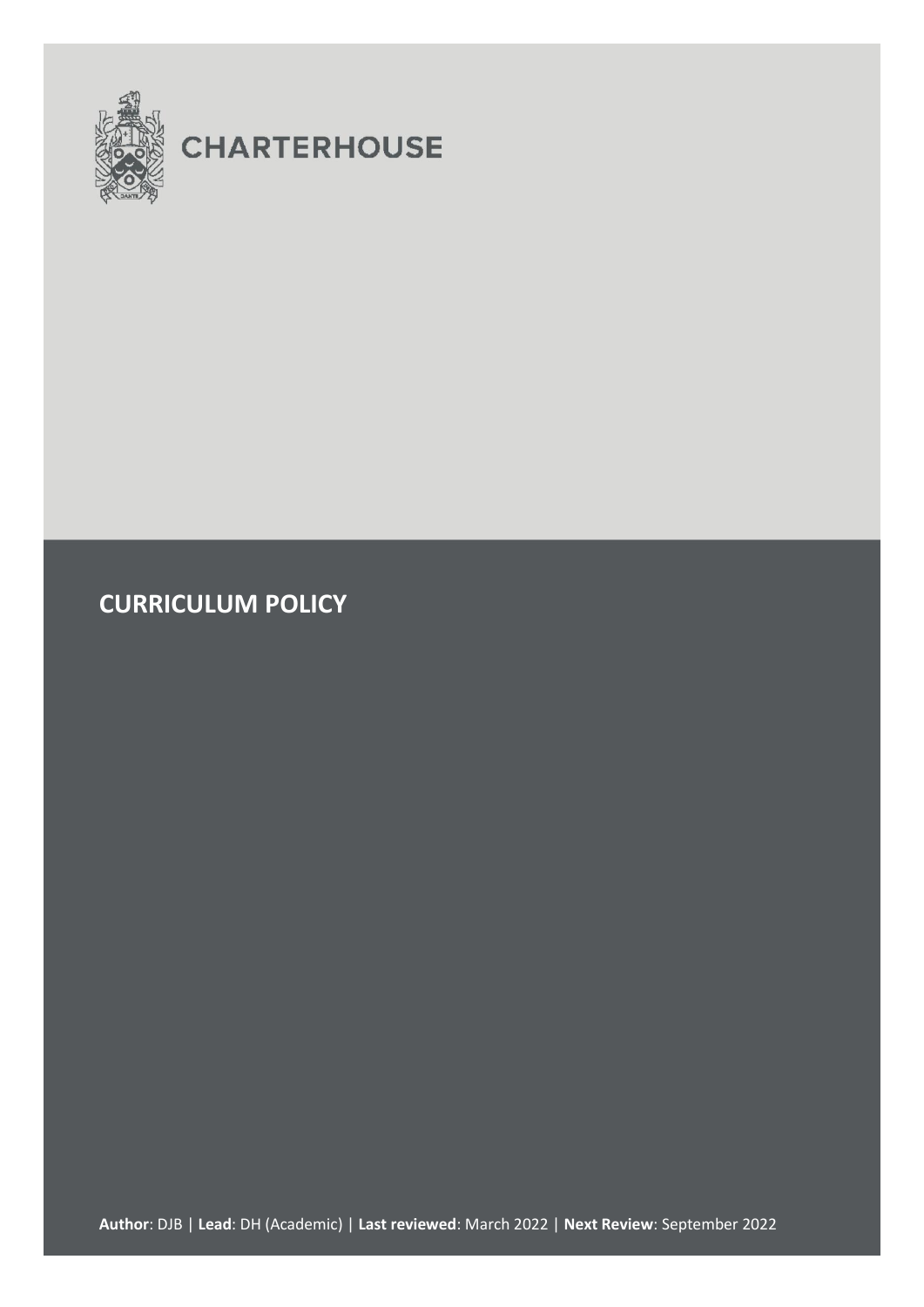*Charterhouse aims to provide a strongly academic education for pupils in a broad range of subjects in their first year at the School (The Fourth Form, Year 9). Specialisation begins in a pupil's second year (the Remove, Year 10) and appropriately focused Sixth Form (Specialist) programmes are provided post-16, when pupils follow either A Level subject courses or the International Baccalaureate Diploma Programme. Throughout the School pupils are encouraged to make the very most of their ability, and to engage actively in the learning process, that they might learn and make progress.*

#### AIMS:

#### THE UNDER SCHOOL (YEARS 9-11)

- a) To develop pupils' skills in written and spoken English, and their confidence in reading for understanding thereby enhancing their communication skills through speaking and listening, as well as increasing their command of language and literacy through reading and writing. Focused work on manipulation of English develops an increased understanding of the language's structures. Pupils' communication skills are developed through engagement with speaking and listening tasks.
- b) To extend pupils' linguistic experience by continuing the learning of two foreign languages. This experience is intended to further both the understanding of language and also pupils' appreciation of different cultures as well as develop key communication skills. It is compulsory for all pupils to take at least one foreign language to the end of the Fifth Form (Year 11).
- c) To develop pupils' mathematical confidence, to enable them both to appreciate the beauty of mathematics and to understand its practical applications. Work provides a broad range of experience, fostering calculating ability, algebraic understanding, the appreciation of patterns in number and space (including relationships) and the development of logical thought, including practical activity, exploration and discussions, thereby allowing pupils to develop the skills of numeracy and to express themselves clearly.
- d) To engage pupils with three sciences, increasing their understanding and appreciation of the world around them. Work will focus on the areas of nature, materials and forces, promoting enquiry through experimentation and teaching pupils to observe, record and form hypotheses appropriately. Sciences are compulsory to the end of the Fifth Form.
- e) To provide pupils with appropriate technological experience. This includes work in information technology across a range of subjects to gain experience of programmes for word processing, spreadsheets and graphics. All pupils in the Fourth Form (Year 9) in the School receive an introduction to Design & Technology and Informatics (an introduction to computational science) as part of the 'Creative Carousel' on Tuesday afternoons. This allows them the opportunity to work with software and resources, in order to plan and create products, then to evaluate processes and products; those interested in doing so continue the subjects to (I)GCSE.
- f) To gain a fuller understanding of the world around them through the study of the human and social sciences. Pupils are encouraged through their work in History to develop an understanding of other cultures as well as their own, to appreciate the ways in which actions and events affect humanity, and to assess evidence in order to draw conclusions. In Geography, pupils are encouraged to explore ways in which their immediate environment affects the way they live, and to begin to understand how others' experiences may differ. All pupils study History and Geography in their first year in the School.
- g) All pupils in the Fourth, Remove and Fifth Forms are active participants in the sporting programme at the School. A range of sports is offered in order to provide opportunities for all pupils to develop physical skills, coordination, tactical understanding and an appreciation of strengths and weaknesses that they might improve their performance. In addition, pupils are involved in various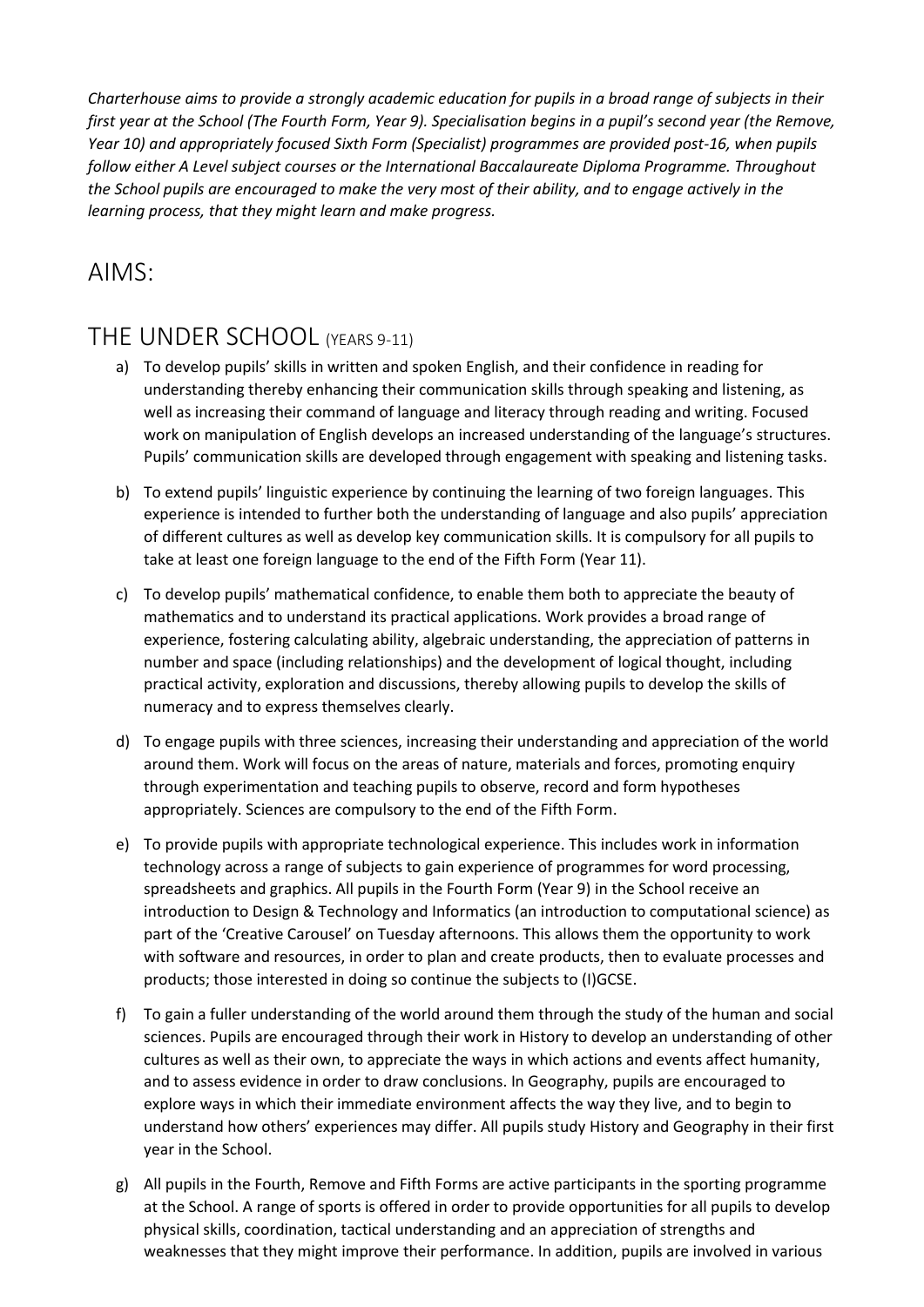outdoor education, CCF and service activities, some of which contain a physical element which further enhance appreciation of fitness and health.

- h) All pupils in the Fourth Form have lessons in art, drama and music as part of the 'Creative Carousel' on Tuesday afternoons. They are encouraged to engage with the creative and aesthetic aspects of these disciplines. Some pupils choose to continue with these disciplines to (I)GCSE. For those who do not there are many opportunities for engagement with this area of the School, including the study of literature, the House art competition, frequent theatrical productions, and in music a range of ensembles, orchestras and bands and individual lessons.
- i) All pupils in the Fourth Form study Philosophy, Ethics and Theology, such that they develop historical and contemporary human and social education and further promote spiritual, moral, social and cultural development. The School does not provide a parental opt-out for this subject in the Fourth Form as set out in Section 71 of the Schools Standards and Framework Act 1998 as amended.
- j) Pupils in the Fourth Form study the 'Enquiry Series' on Wednesday afternoons. This is designed as a co-curricular course that engages pupils' critical thinking, requiring them to deconstruct conspiracy theories, identify fake news and analyse the art of rhetoric in written and spoken communication.
- k) Every pupil is expected to do work outside the classroom in all subjects. This work, known as banco, is designed to build upon learning in the classroom, to promote deeper knowledge and to challenge and stretch pupils.

#### THE SPECIALISTS (YEARS 12 AND 13)

As Specialists, pupils at Charterhouse have the opportunity to choose the appropriate path relevant to their needs for more specialised study. The School offers both specialisation through a range of subjects at A Level complemented by academically enriching, non-examined elective courses. In addition, pupils complete an extended project. The School also offers the International Baccalaureate Diploma Programme to allow pupils to maintain a greater breadth. All pupils are also able to participate in community and service initiatives, not just IB students as part of the Creativity, Action and Service programme..

Full details of the subjects offered can be found in the Specialist Choices Booklet, which is readily accessible in the academic section of our website.

Those who choose the IB Diploma Programme continue with six subjects, three at Higher Level and three at Standard Level. The study of English, a foreign language, mathematics, a science and a subject from the humanities is compulsory; pupils also choose a sixth subject from the creative arts or from a range of option subjects. Once again, full details can be found in the Specialist Choices Booklet on the website.

Whether following A Level courses or pursuing the IB Diploma Programme, all Specialists are encouraged to become more independent in their studies; the intention is that they should be fully equipped for the challenges of university life by the time they leave Charterhouse. To that end research skills are fostered, independent reading is undertaken and presentation skills developed. All pupils are encouraged to think critically, to challenge perspectives and to engage in debate. Every effort is made to encourage a love of learning and scholarship which will last long after a pupil's time at School.

All pupils, whichever Specialist programme they follow, undertake a substantial amount of work outside the classroom. This work is used both to reinforce concepts learned in the classroom and to deepen and extend pupils' knowledge.

In addition to their academic programme Specialists are actively encouraged to involve themselves in all aspects of School life. Sporting and cultural engagement are promoted, with myriad opportunities to play in teams, become members of School societies, visit the art studio and the DT workshop, and to participate in theatrical and musical productions.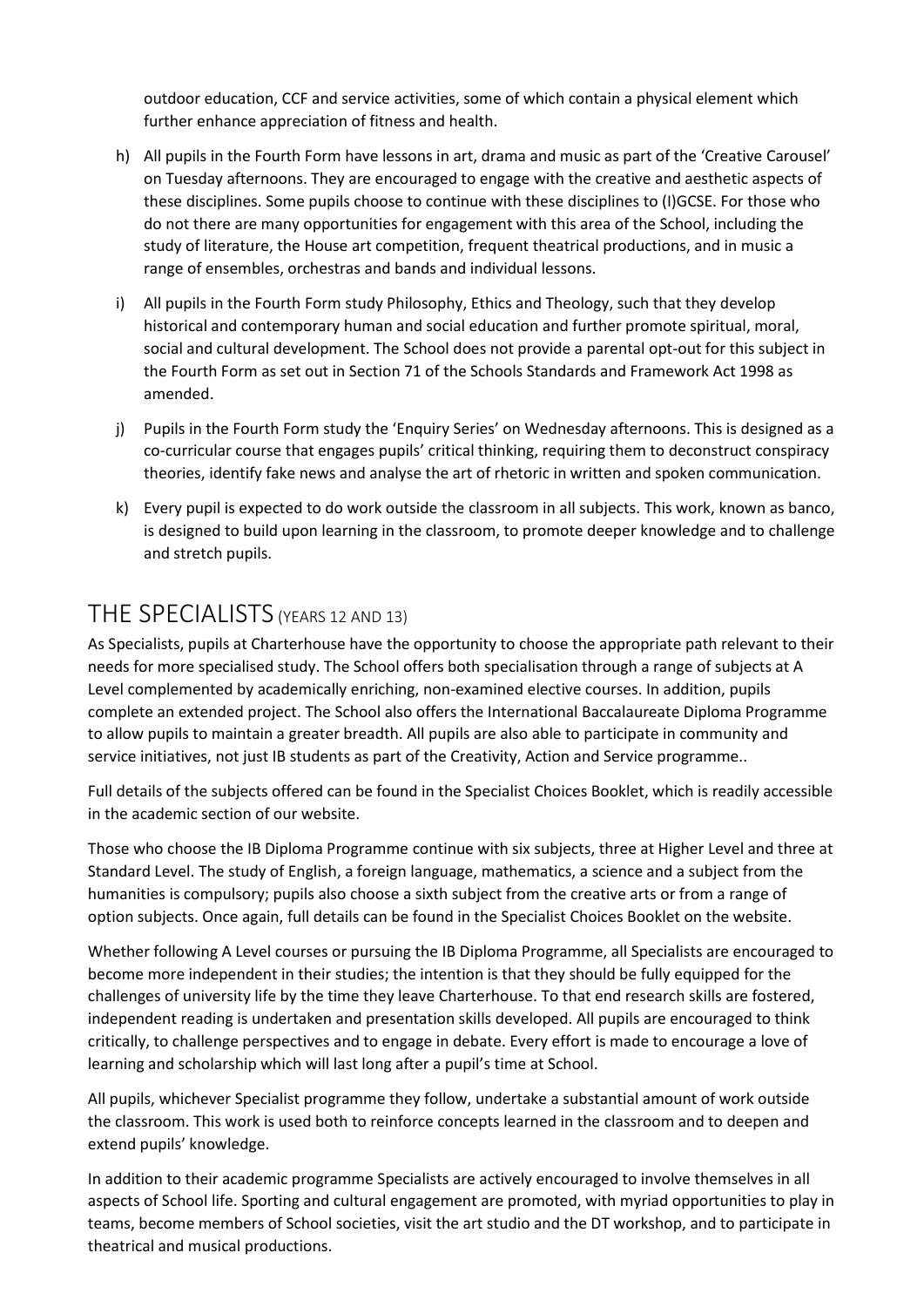#### THE LIBRARY

All pupils at Charterhouse are encouraged to make use of the Library, which has substantial collections and also a range of electronic resources. All pupils are given an introduction to the Library when they arrive in the School, and its use by Under School pupils is further promoted by lessons which take place in the Library and by projects which require research to be undertaken. The Library is also widely used by Specialists both as a source of information and as a place of work.

# SPECIAL EDUCATIONAL NEEDS AND DISABILITIES (SEND)

The School's curriculum, plan and schemes of work take proper account of the needs of all pupils, in terms of ability, need and aptitude. Pupils with SEND or an Education, Health and Care plan are given appropriate help and guidance by the Learning Centre team; in addition, all pupils in the Fourth Form are given guidance in study skills on their arrival in the School. New pupils are screened on entry to the School and feedback from their teachers on class and examination performance is regularly sought to ensure that every Carthusian receives the help and support they need, thereby allowing all pupils to have the opportunity to learn and make progress.

#### PERSONAL, SOCIAL HEALTH AND ECONOMIC EDUCATION

Charterhouse offers a comprehensive programme of Personal, Social Health and Economic Education (PSHE); we term this Reach Out, and it is delivered primarily through weekly lessons in tutor groups. Reach Out seeks to reflect the School's aims and ethos, with our five core values of kindness, moral courage, open-mindedness, perseverance and responsibility.

Lessons are framed to enable pupils to feel safe and at ease discussing issues. The scheme of work is spiral in nature, returning to topics in an age and stage appropriate manner. There are three broad themes of health and wellbeing, relationships and living in the wider world. Opportunities are also taken to address issues that may arise outside of the scheme of work. The programme is informed by the Relationships and Sex Education Policy which is available on the school website.

The programme seeks to actively promote fundamental British Values and respect for other people, with particular regard to the protected characteristics as set out in the Equality Act 2010. Induction and outduction, anti-bullying week, mental health days and internet safety weeks are some of the opportunities taken to ensure pupils learn effectively about healthy relationships, consent, mental health and personal safety, including online safety.

There is more information available to parents on the Reach Out page of our website, as well as via webinars and talks. The School Community also receives a half-termly Reach Out newsletter which contains feedback from pupils on the effectiveness of lessons. The annual pastoral survey obtains feedback on the effectiveness and appropriateness of lessons and the extent to which pupils feel at ease.

Training for staff includes induction, working lunches, inset and guidance on the staff area of the intranet.

#### RELIGIOUS LIFE AND EDUCATION

Chapel is central to life at Charterhouse and the addresses, which are part of the services, are an important element in the delivery of the Reach Out programme. All pupils attend Chapel three times a week. Carthusians are encouraged to reflect on the heritage of our Christian foundation, to grow spiritually, and to develop high moral standards. For all Fourth Form pupils at the School, theology forms part of the curriculum, and these lessons both explore other faiths and engage with philosophical issues, respect and tolerance for other faiths and beliefs.